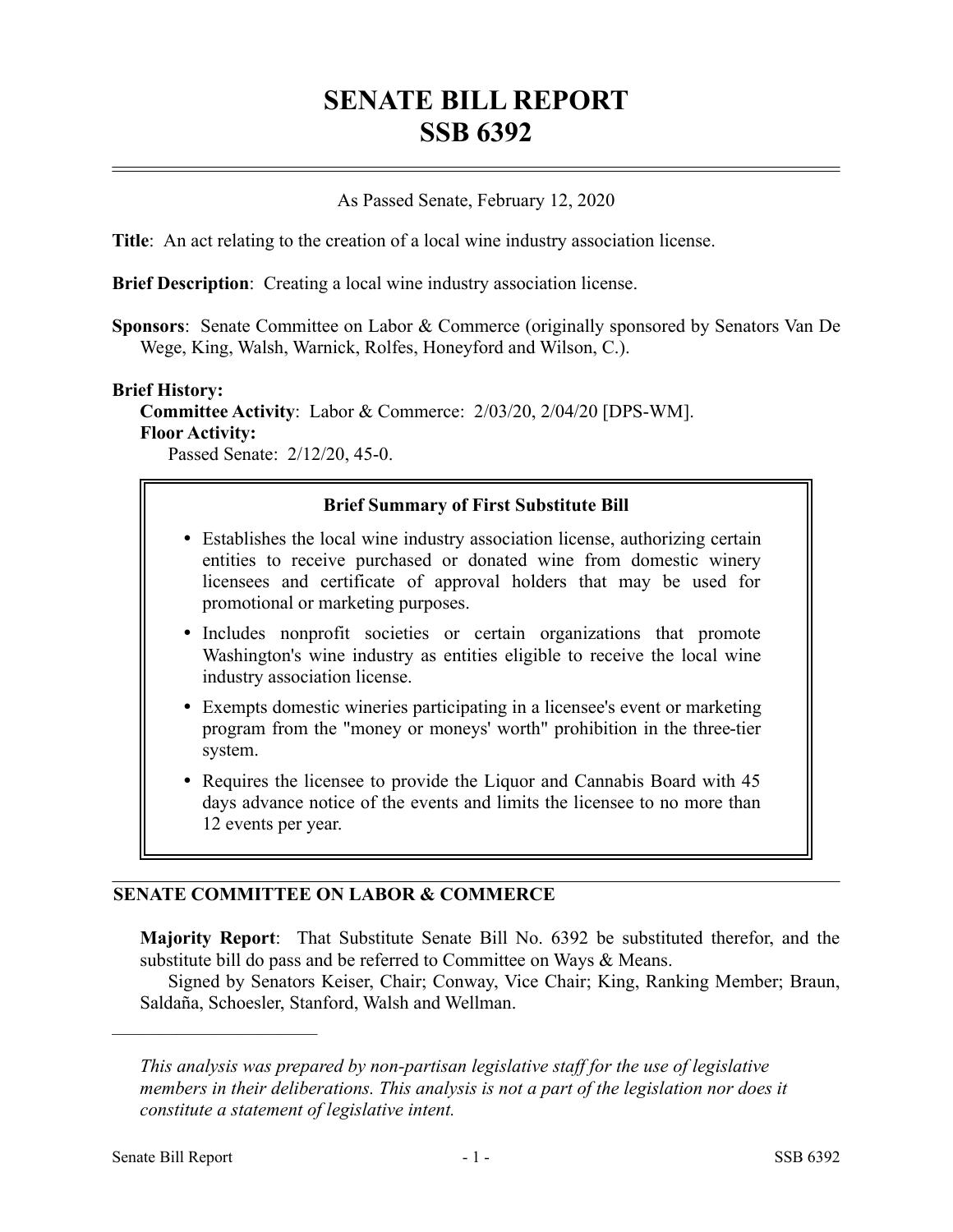**Staff:** Richard Rodger (786-7461)

**Background**: Domestic Winery License. A domestic winery license issued by the Liquor and Cannabis Board (LCB) authorizes the manufacture of wine in the state. A domestic winery may also act as a distributor and retailer of wine of its own production, and take orders and accept payment for wines of its own production during an event held by a nonprofit holding a special occasion license.

Special Occasion Licenses. A not-for-profit society or organization that obtains a special occasion liquor license may sell spirits, beer, and wine by the individual glass to be consumed on the premises. The special occasion license permits the licensee to serve liquor at a specified event, on a specified date and place. The fee for this license is \$60 per day, and the organization is limited to sales on no more than 12 single-day events per year. Once per year, certain agricultural fairs may count a multiple-day fair as one event.

Under a special occasion license, a "society or organization" means a not-for-profit group organized and operated solely for charitable, religious, social, political, educational, civic, fraternal, athletic, or benevolent purposes; or as a local wine industry association if it is registered under the Internal Revenue Code.

Three-Tier System Prohibition. The legal framework regulating liquor manufacturing, distribution, and sales is a separation between the three-tiers of the liquor industry manufacturing, distributing, and retailing. Liquor licensees in the manufacturing and distributing tiers of the industry, and their authorized representatives, are defined as "industry members" for certain purposes in liquor statutes.

There are two primary prohibitions that provide the separation between the tiers of the industry. First, generally liquor licensees in the manufacturing and distributing tiers are prohibited from having financial interests in a business within the retail tier of the industry, and vice versa. Second, industry members are prohibited from providing "money or moneys' worth," under any type of business practice or arrangement, to a business in the retail tier of the industry. Retailers are similarly prohibited from receiving money or moneys' worth from industry members.

**Summary of First Substitute Bill**: The local wine industry association license is established. The license may be issued to a nonprofit society or an organization created with the express purpose of educating consumers on, or promoting the economic development of, the Washington wine industry. The annual fee for the local wine industry association license is \$700.

A local wine industry association licensee (licensee) may purchase or receive donations of wine from domestic winery licensees or certificate of approval holders, and the wine may be used for promotional or marketing purposes. Events or marketing programs conducted by licensees may be held on domestic winery premises, or offsite locations, as long as the domestic winery and the licensee each separately account for the sales of its wine. While participating in an event or marketing program conducted by licensees, domestic wineries are not subject to the money or moneys' worth prohibition under the three-tier system requirements.